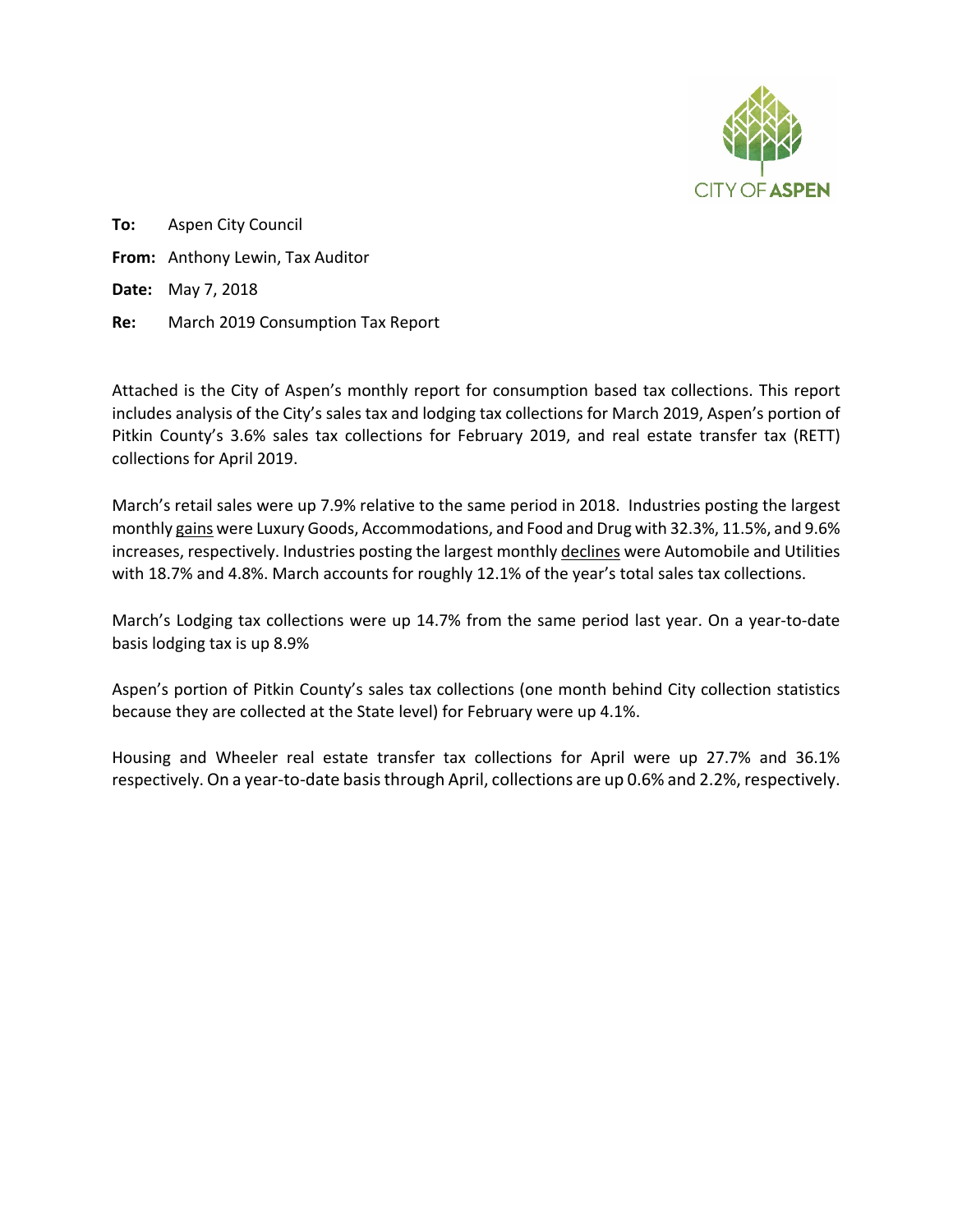#### **City of Aspen Retail Sales by Industry March 2019**



```
17.5%
```
**March Monthly Retail Sales**

| Category              | <b>Monthly Retail Sales</b> | <b>Businesses</b><br><b>Reporting</b> | % Change Prior<br>Year | % Monthly<br><b>Retail Sales</b> | <b>Miscellaneous</b><br>6.3% | Construction<br>6.8% | <b>Automobile</b><br>1.1%<br><b>Luxury Goods</b> |           |                                |
|-----------------------|-----------------------------|---------------------------------------|------------------------|----------------------------------|------------------------------|----------------------|--------------------------------------------------|-----------|--------------------------------|
| Accommodations        | \$34,403,708                | 134                                   | 11.5%                  | 35.9%                            |                              |                      | 3.4%                                             | Marijuana | <b>Utilities</b>               |
| Restaurants & Bars    | \$16,699,391                | 74                                    | 8.1%                   | 17.4%                            | Liquor                       |                      |                                                  | 1.6%      | 4.7%                           |
| Sports Equip/Clothing | \$8,300,943                 | 49                                    | 7.3%                   | 8.7%                             | 1.1%                         |                      |                                                  |           |                                |
| Clothing              | \$6,930,258                 | 81                                    | 6.1%                   | 7.2%                             | Food & Drug<br>5.7%          |                      |                                                  |           |                                |
| Food & Drug           | \$5,423,906                 | 30                                    | 9.6%                   | 5.7%                             |                              |                      |                                                  |           |                                |
| Liquor                | \$1,058,122                 | 10                                    | 0.2%                   | 1.1%                             | Clothing                     |                      |                                                  |           |                                |
| Miscellaneous         | \$6,081,039                 | 388                                   | 2.0%                   | 6.3%                             | 7.2%                         |                      |                                                  |           |                                |
| Construction          | \$6,527,941                 | 160                                   | 4.3%                   | 6.8%                             |                              |                      |                                                  |           |                                |
| Luxury Goods          | \$3,269,480                 | 61                                    | 32.3%                  | 3.4%                             |                              |                      |                                                  |           |                                |
| Utilities             | \$4,542,464                 | 74                                    | (4.8%)                 | 4.7%                             | <b>Sports</b>                |                      |                                                  |           |                                |
| Automobile            | \$1,064,611                 | 1                                     | (18.7%)                | 1.1%                             | Equip/Clothing               |                      |                                                  |           |                                |
| Marijuana             | \$1,535,152                 | 8                                     | 3.4%                   | 1.6%                             | 8.7%                         |                      |                                                  |           |                                |
| Total                 | \$95,837,014                | 1070                                  | 7.9%                   | 100.0%                           |                              |                      | <b>Restaurants &amp;</b><br><b>Rarc</b>          |           | <b>Accommodations</b><br>35.9% |

**Bars 17.4%**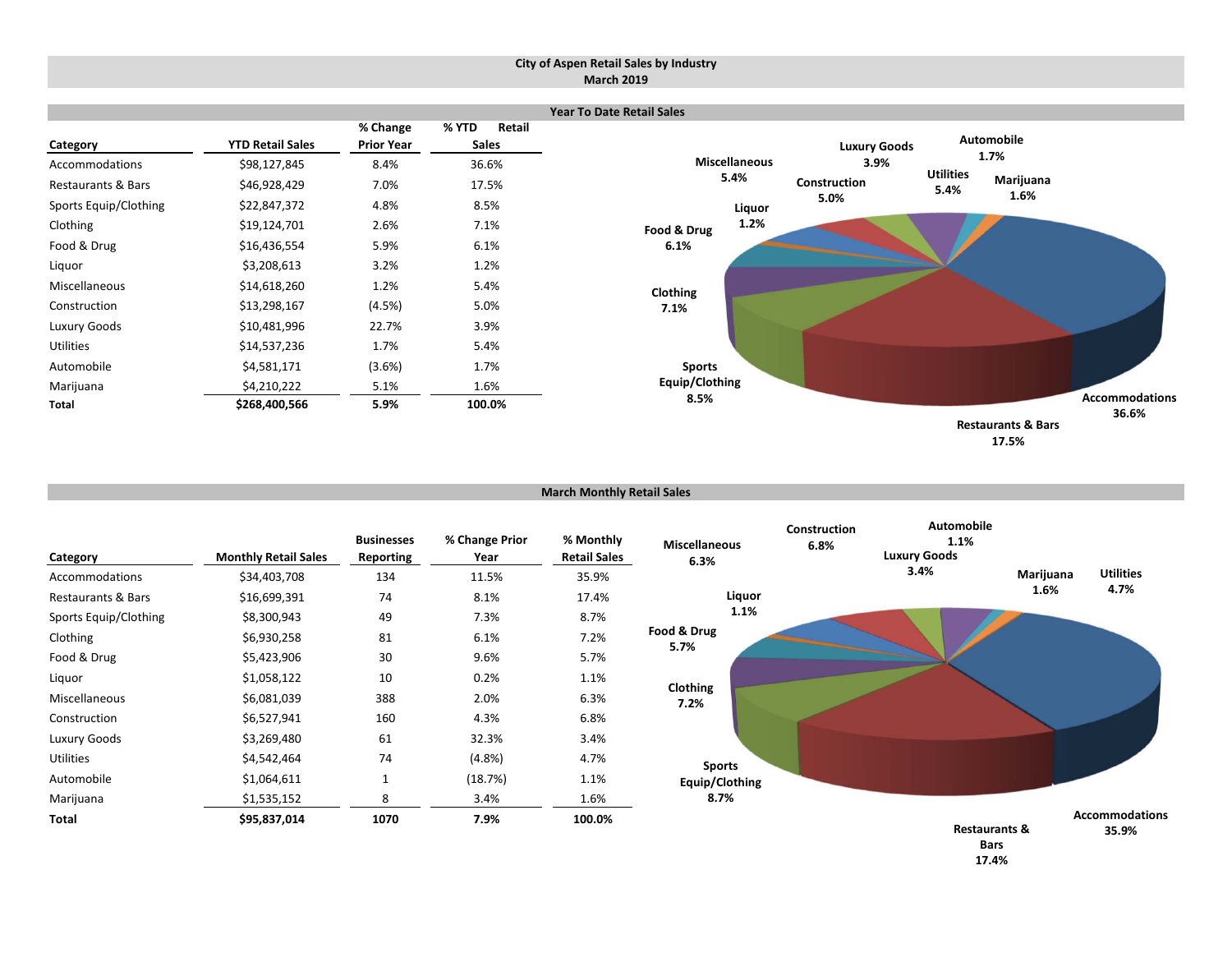# **City of Aspen Sales and Lodging Tax March 2019**

|                                                     |                  | <b>Year To Date Tax Collections</b> |                                           |                                                                     |  |
|-----------------------------------------------------|------------------|-------------------------------------|-------------------------------------------|---------------------------------------------------------------------|--|
|                                                     | <b>YTD Taxes</b> | % YTD                               |                                           | 1.0% Sales Tax: Parks &                                             |  |
| Tax Type                                            | <b>Collected</b> | <b>Taxes</b>                        | 2.0% Lodging Tax: Tourist                 | Open Space                                                          |  |
| 1.0% Sales Tax: Parks & Open Space                  | \$2,672,468      | 36.6%                               | Promotion/<br>Transportation              | 36.6%                                                               |  |
| 0.5% Sales Tax: Parks & Open Space                  | \$1,335,914      | 18.3%                               | 23.1%                                     |                                                                     |  |
| 0.15% Sales Tax: Transportation                     | \$400,839        | 5.5%                                |                                           |                                                                     |  |
| 0.45% Sales Tax: Affordable Housing/ Childcare      | \$1,202,514      | 16.5%                               |                                           |                                                                     |  |
| 2.0% Lodging Tax: Tourist Promotion/ Transportation | \$1,683,682      | 23.1%                               | 0.45% Sales Tax:                          | 0.5% Sales Tax: Parks                                               |  |
| <b>Total</b>                                        | \$7,295,416      | 100%                                | Affordable Housing/<br>Childcare<br>16.5% | 0.15% Sales Tax:<br>& Open Space<br>18.3%<br>Transportation<br>5.5% |  |

# **March Monthly Tax Collections**

| Tax Type                                            | <b>Monthly Taxes</b><br><b>Collected</b> | % Monthly<br>Taxes | 2.0% Lodging Tax:                                             | 1.0% Sales Tax: Parks &<br>Open Space<br>36.8% |                                            |
|-----------------------------------------------------|------------------------------------------|--------------------|---------------------------------------------------------------|------------------------------------------------|--------------------------------------------|
| 1.0% Sales Tax: Parks & Open Space                  | \$957,692                                | 36.8%              | <b>Tourist Promotion/</b>                                     |                                                |                                            |
| 0.5% Sales Tax: Parks & Open Space                  | \$478,731                                | 18.4%              | Transportation<br>22.6%                                       |                                                |                                            |
| 0.15% Sales Tax: Transportation                     | \$143,643                                | 5.5%               |                                                               |                                                |                                            |
| 0.45% Sales Tax: Affordable Housing/ Childcare      | \$430,927                                | 16.6%              |                                                               |                                                |                                            |
| 2.0% Lodging Tax: Tourist Promotion/ Transportation | \$588,543                                | 22.6%              |                                                               |                                                |                                            |
| <b>Total</b>                                        | \$2,599,536                              | 100%               | 0.45% Sales Tax:<br>Affordable Housing/<br>Childcare<br>16.6% | 0.5% Sales Tax: Parks<br>& Open Space<br>18.4% | 0.15% Sales Tax:<br>Transportation<br>5.5% |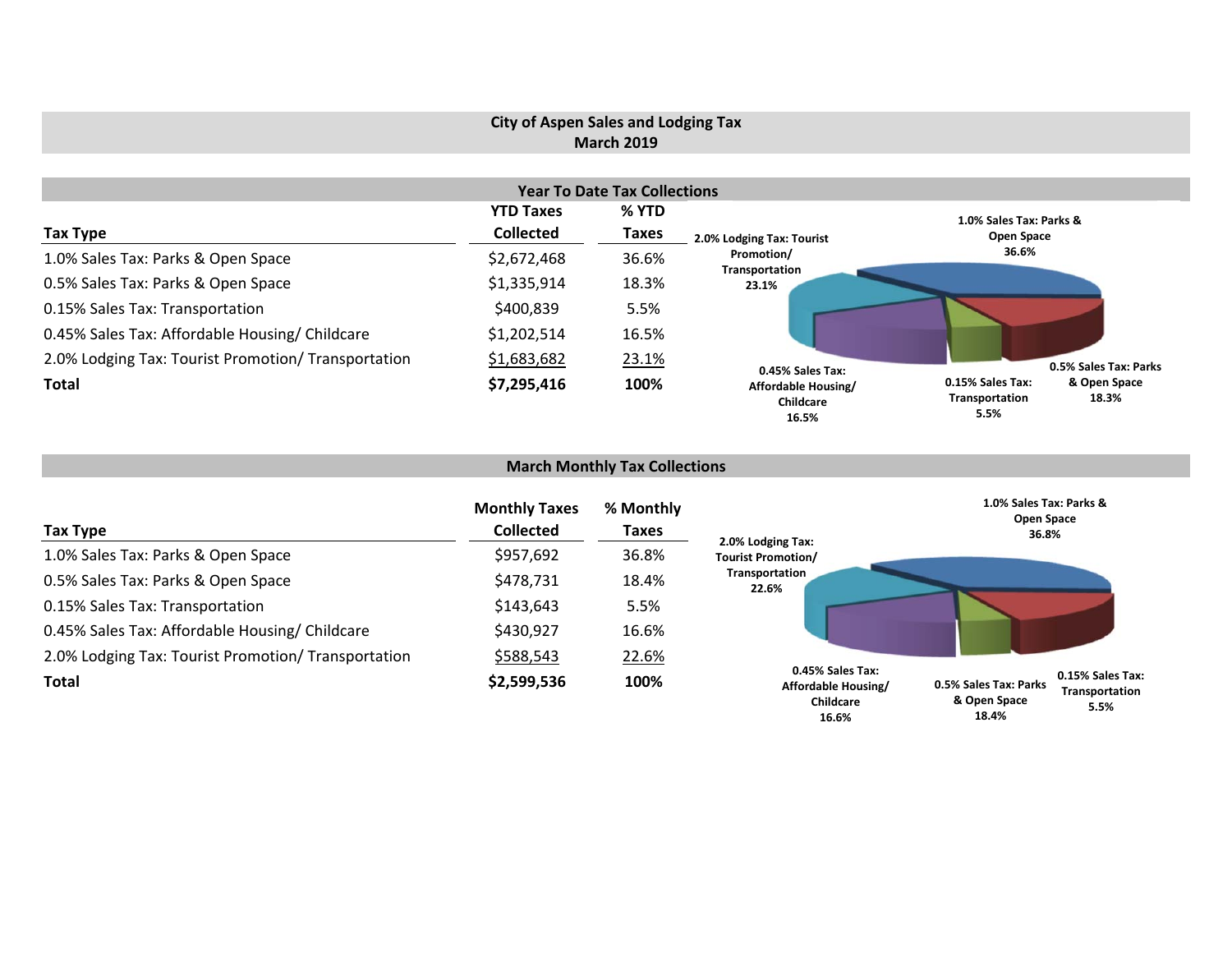#### **City of Aspen Sales Tax 2.1% March 2019**

| <b>Current Month Revenues are</b> | 11.1% | above last year's Monthly Revenues.             |
|-----------------------------------|-------|-------------------------------------------------|
| <b>Year To Date Revenues are</b>  | 4.8%  | above Year To Date Budgeted Revenues.           |
| <b>Year To Date Revenues are</b>  | 7.1%  | above last year's Actual Year To Date Revenues. |

|       | 2019 Monthly Budget vs. 2019 Actual |             |          | 2019 YTD Budget vs. 2019 Actual |             |          | 2019 vs. 2018 |              |          |                 |
|-------|-------------------------------------|-------------|----------|---------------------------------|-------------|----------|---------------|--------------|----------|-----------------|
| Month | <b>Budget</b>                       | Actual      | Variance | <b>Budget</b>                   | Actual      | Variance |               | 2018 Monthly | Variance | <b>2018 YTD</b> |
| Jan   | \$1,833,300                         | \$1,862,971 | 1.6%     | \$1,833,300                     | \$1,862,971 | 1.6%     |               | \$1,792,600  | 3.9%     | \$1,792,600     |
| Feb   | \$1,657,500                         | \$1,787,231 | 7.8%     | \$3,490,800                     | \$3,650,202 | 4.6%     |               | \$1,680,884  | 6.3%     | \$3,473,484     |
| Mar   | \$1,896,300                         | \$1,995,993 | 5.3%     | \$5,387,100                     | \$5,646,195 | 4.8%     |               | \$1,796,622  | 11.1%    | \$5,270,107     |
| Apr   | \$668,800                           |             |          | \$6,055,900                     |             |          |               | \$671,525    |          | \$5,941,632     |
| May   | \$558,000                           |             |          | \$6,613,900                     |             |          |               | \$565,343    |          | \$6,506,974     |
| June  | \$1,361,400                         |             |          | \$7,975,300                     |             |          |               | \$1,358,217  |          | \$7,865,191     |
| July  | \$1,761,200                         |             |          | \$9,736,500                     |             |          |               | \$1,776,123  |          | \$9,641,315     |
| Aug   | \$1,515,600                         |             |          | \$11,252,100                    |             |          |               | \$1,417,142  |          | \$11,058,457    |
| Sept  | \$1,238,100                         |             |          | \$12,490,200                    |             |          |               | \$1,240,888  |          | \$12,299,345    |
| Oct   | \$744,100                           |             |          | \$13,234,300                    |             |          |               | \$700,233    |          | \$12,999,578    |
| Nov   | \$644,900                           |             |          | \$13,879,200                    |             |          |               | \$647,254    |          | \$13,646,831    |
| Dec   | \$2,453,000                         |             |          | \$16,332,200                    |             |          |               | \$2,250,872  |          | \$15,897,704    |

**Actual Collections Year To Date Through March**

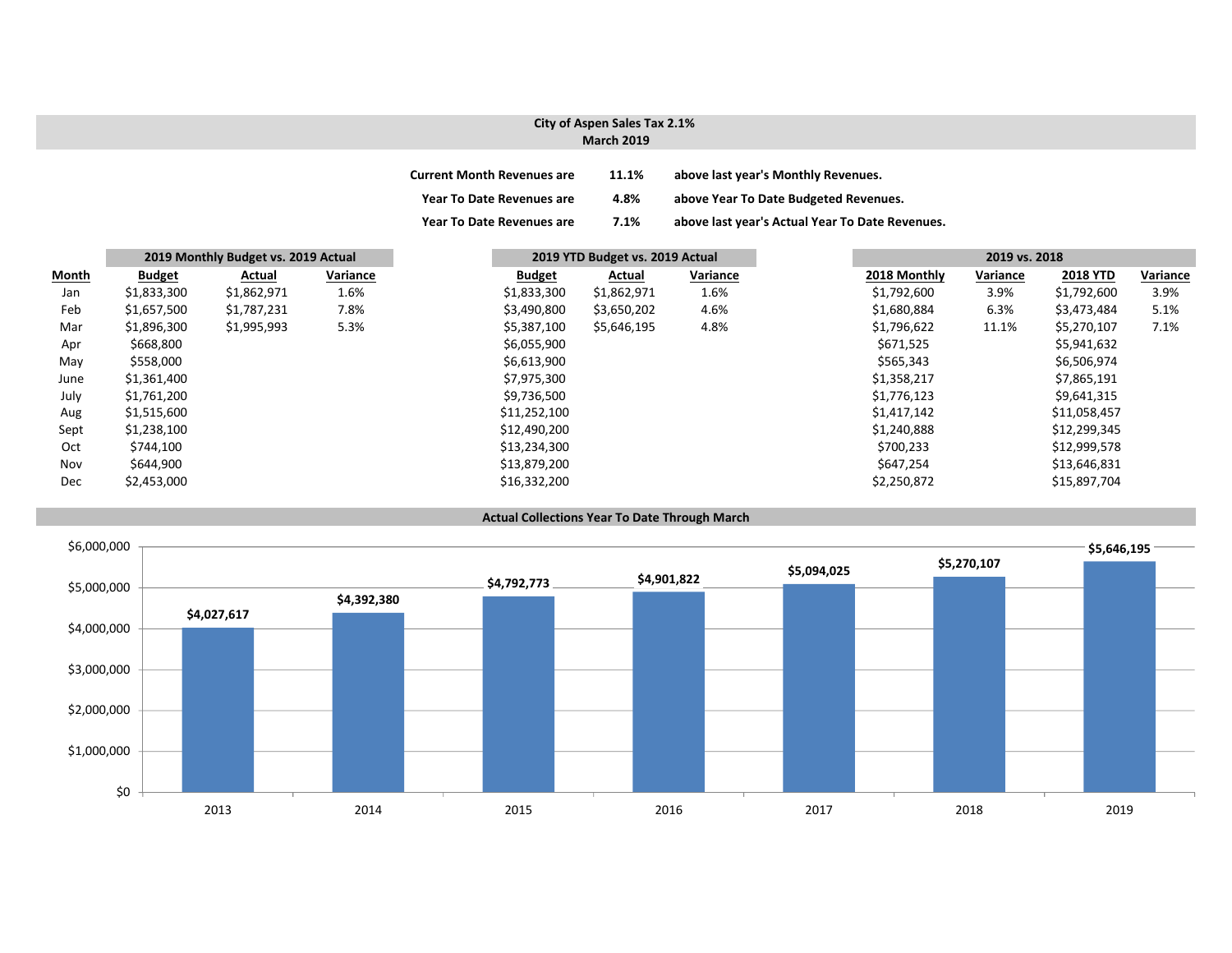#### **City of Aspen Tourist Promotion 1.5% Lodging Tax (0.5% Rate for 2010 and Prior) March 2019**

| <b>Current Month Revenues are</b> | 14.7% | above last year's Monthly Revenues.             |
|-----------------------------------|-------|-------------------------------------------------|
| Year To Date Revenues are         | 3.3%  | above Year To Date Budgeted Revenues.           |
| <b>Year To Date Revenues are</b>  | 8.9%  | above last year's Actual Year To Date Revenues. |

|       | 2019 Monthly Budget vs. 2019 Actual |           | 2019 YTD Budget vs. 2019 Actual |               | 2019 vs. 2018 |          |              |          |                 |          |
|-------|-------------------------------------|-----------|---------------------------------|---------------|---------------|----------|--------------|----------|-----------------|----------|
| Month | <b>Budget</b>                       | Actual    | Variance                        | <b>Budget</b> | Actual        | Variance | 2018 Monthly | Variance | <b>2018 YTD</b> | Variance |
| Jan   | \$412,500                           | \$435,183 | 5.5%                            | \$412,500     | \$435,183     | 5.5%     | \$410,858    | 5.9%     | \$410,858       | 5.9%     |
| Feb   | \$390,000                           | \$386,172 | $(1.0\%)$                       | \$802,500     | \$821,355     | 2.3%     | \$363,636    | 6.2%     | \$774,494       | 6.1%     |
| Mar   | \$420,000                           | \$441,407 | 5.1%                            | \$1,222,500   | \$1,262,762   | 3.3%     | \$384,859    | 14.7%    | \$1,159,354     | 8.9%     |
| Apr   | \$60,000                            |           |                                 | \$1,282,500   |               |          | \$62,085     |          | \$1,221,438     |          |
| May   | \$45,000                            |           |                                 | \$1,327,500   |               |          | \$56,234     |          | \$1,277,672     |          |
| June  | \$217,500                           |           |                                 | \$1,545,000   |               |          | \$211,315    |          | \$1,488,987     |          |
| July  | \$300,000                           |           |                                 | \$1,845,000   |               |          | \$305,931    |          | \$1,794,918     |          |
| Aug   | \$255,000                           |           |                                 | \$2,100,000   |               |          | \$236,256    |          | \$2,031,175     |          |
| Sept  | \$157,500                           |           |                                 | \$2,257,500   |               |          | \$162,465    |          | \$2,193,640     |          |
| Oct   | \$82,500                            |           |                                 | \$2,340,000   |               |          | \$69,556     |          | \$2,263,197     |          |
| Nov   | \$60,000                            |           |                                 | \$2,400,000   |               |          | \$62,907     |          | \$2,326,104     |          |
| Dec   | \$490,500                           |           |                                 | \$2,890,500   |               |          | \$440,111    |          | \$2,766,215     |          |

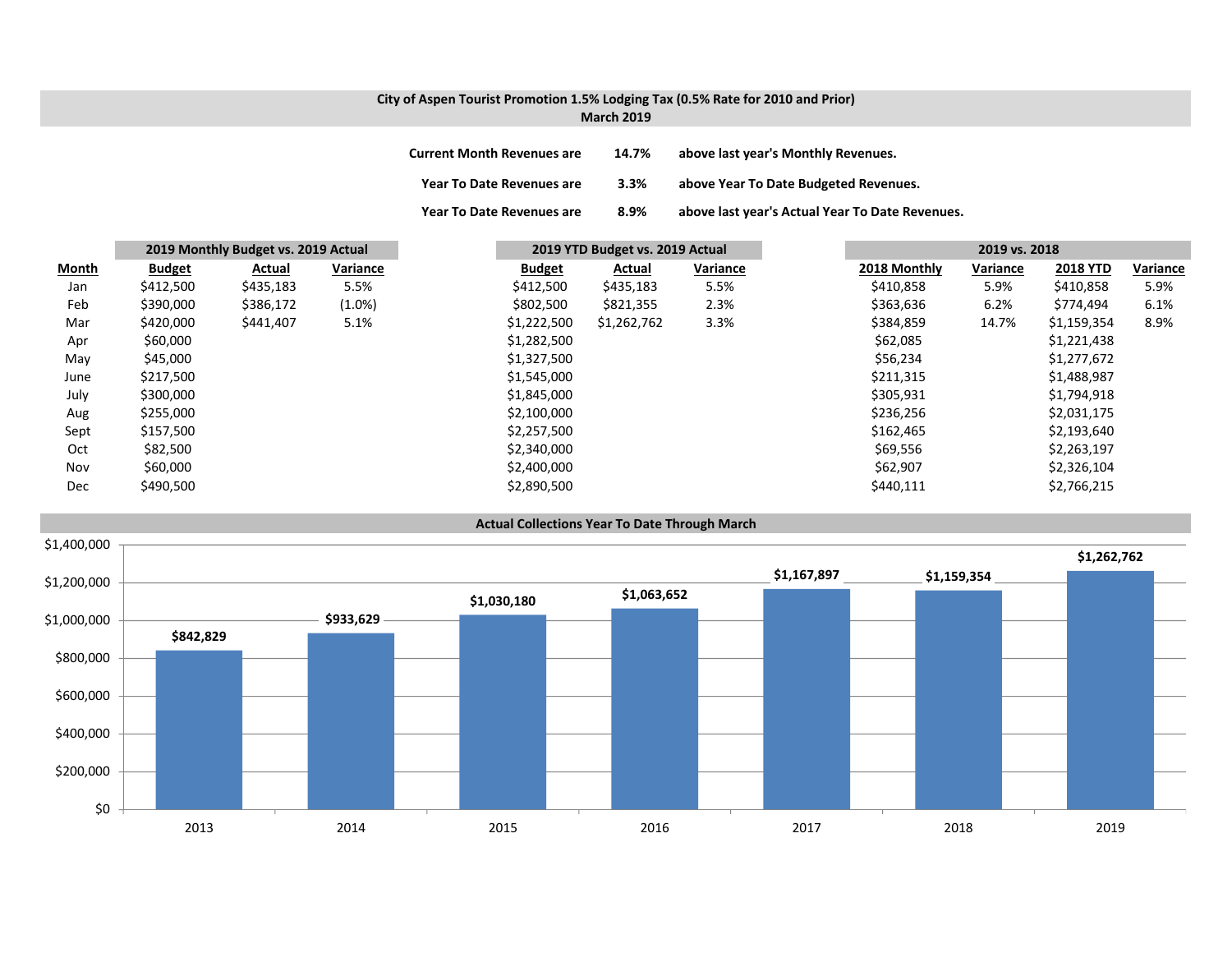### **City of Aspen Transportation 0.5% Lodging Tax March 2019**

| <b>Current Month Revenues are</b> | 14.7%   | above last year's Monthly Revenues.             |
|-----------------------------------|---------|-------------------------------------------------|
| <b>Year To Date Revenues are</b>  | $3.3\%$ | above Year To Date Budgeted Revenues.           |
| <b>Year To Date Revenues are</b>  | 8.9%    | above last year's Actual Year To Date Revenues. |

|       | 2019 Monthly Budget vs. 2019 Actual |           | 2019 YTD Budget vs. 2019 Actual |               |           | 2019 vs. 2018 |  |              |          |                 |          |
|-------|-------------------------------------|-----------|---------------------------------|---------------|-----------|---------------|--|--------------|----------|-----------------|----------|
| Month | <b>Budget</b>                       | Actual    | Variance                        | <b>Budget</b> | Actual    | Variance      |  | 2018 Monthly | Variance | <b>2018 YTD</b> | Variance |
| Jan   | \$137,500                           | \$145,061 | 5.5%                            | \$137,500     | \$145,061 | 5.5%          |  | \$136,952    | 5.9%     | \$136,952       | 5.9%     |
| Feb   | \$130,000                           | \$128,724 | $(1.0\%)$                       | \$267,500     | \$273,785 | 2.3%          |  | \$121,212    | 6.2%     | \$258,164       | 6.1%     |
| Mar   | \$140,000                           | \$147,136 | 5.1%                            | \$407,500     | \$420,920 | 3.3%          |  | \$128,286    | 14.7%    | \$386,451       | 8.9%     |
| Apr   | \$20,000                            |           |                                 | \$427,500     |           |               |  | \$20,695     |          | \$407,145       |          |
| May   | \$15,000                            |           |                                 | \$442,500     |           |               |  | \$18,744     |          | \$425,890       |          |
| June  | \$72,500                            |           |                                 | \$515,000     |           |               |  | \$70,438     |          | \$496,328       |          |
| July  | \$100,000                           |           |                                 | \$615,000     |           |               |  | \$101,977    |          | \$598,305       |          |
| Aug   | \$85,000                            |           |                                 | \$700,000     |           |               |  | \$78,752     |          | \$677,057       |          |
| Sept  | \$52,500                            |           |                                 | \$752,500     |           |               |  | \$54,155     |          | \$731,212       |          |
| Oct   | \$27,500                            |           |                                 | \$780,000     |           |               |  | \$23,185     |          | \$754,397       |          |
| Nov   | \$20,000                            |           |                                 | \$800,000     |           |               |  | \$20,969     |          | \$775,366       |          |
| Dec   | \$163,500                           |           |                                 | \$963,500     |           |               |  | \$146,704    |          | \$922,069       |          |

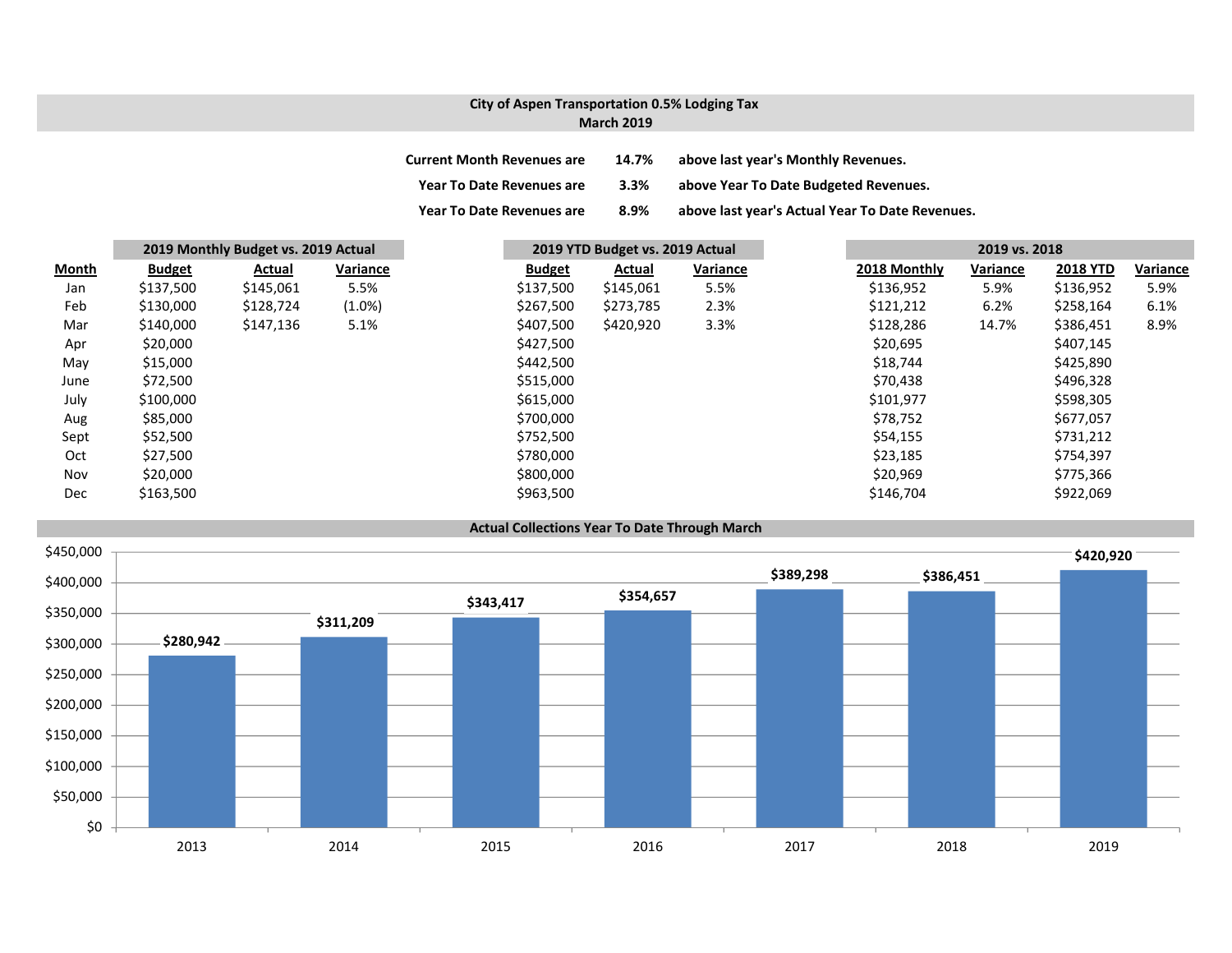### **City of Aspen Portion of Pitkin County 3.6% Sales Tax February 2019**

| <b>Current Month Revenues are</b> | 4.1% | above last year's Monthly Revenues.             |
|-----------------------------------|------|-------------------------------------------------|
| <b>Year To Date Revenues are</b>  | 3.3% | above Year To Date Budgeted Revenues.           |
| <b>Year To Date Revenues are</b>  | 6.7% | above last year's Actual Year To Date Revenues. |

|              | 2019 Monthly Budget vs. 2019 Actual |             |           | 2019 YTD Budget vs. 2019 Actual |             |          | 2019 vs. 2018 |              |          |                 |          |
|--------------|-------------------------------------|-------------|-----------|---------------------------------|-------------|----------|---------------|--------------|----------|-----------------|----------|
| <b>Month</b> | <b>Budget</b>                       | Actual      | Variance  | <b>Budget</b>                   | Actual      | Variance |               | 2018 Monthly | Variance | <b>2018 YTD</b> | Variance |
| Jan          | \$1,250,000                         | \$1,332,368 | 6.6%      | \$1,250,000                     | \$1,332,368 | 6.6%     |               | \$1,220,153  | 9.2%     | \$1,220,153     | 9.2%     |
| Feb          | \$1,197,000                         | \$1,195,264 | $(0.1\%)$ | \$2,447,000                     | \$2,527,633 | 3.3%     |               | \$1,148,144  | 4.1%     | \$2,368,297     | 6.7%     |
| Mar          | \$1,113,000                         |             |           | \$3,560,000                     |             |          |               | \$1,163,211  |          | \$3,531,508     |          |
| Apr          | \$530,000                           |             |           | \$4,090,000                     |             |          |               | \$434,940    |          | \$3,966,448     |          |
| May          | \$326,000                           |             |           | \$4,416,000                     |             |          |               | \$357,579    |          | \$4,324,027     |          |
| June         | \$720,000                           |             |           | \$5,136,000                     |             |          |               | \$739,053    |          | \$5,063,081     |          |
| July         | \$941,000                           |             |           | \$6,077,000                     |             |          |               | \$986,284    |          | \$6,049,364     |          |
| Aug          | \$921,000                           |             |           | \$6,998,000                     |             |          |               | \$825,032    |          | \$6,874,396     |          |
| Sept         | \$669,000                           |             |           | \$7,667,000                     |             |          |               | \$719,959    |          | \$7,594,355     |          |
| Oct          | \$420,000                           |             |           | \$8,087,000                     |             |          |               | \$448,290    |          | \$8,042,645     |          |
| Nov          | \$383,000                           |             |           | \$8,470,000                     |             |          |               | \$434,814    |          | \$8,477,459     |          |
| Dec          | \$1,369,000                         |             |           | \$9,839,000                     |             |          |               | \$1,315,025  |          | \$9,792,485     |          |



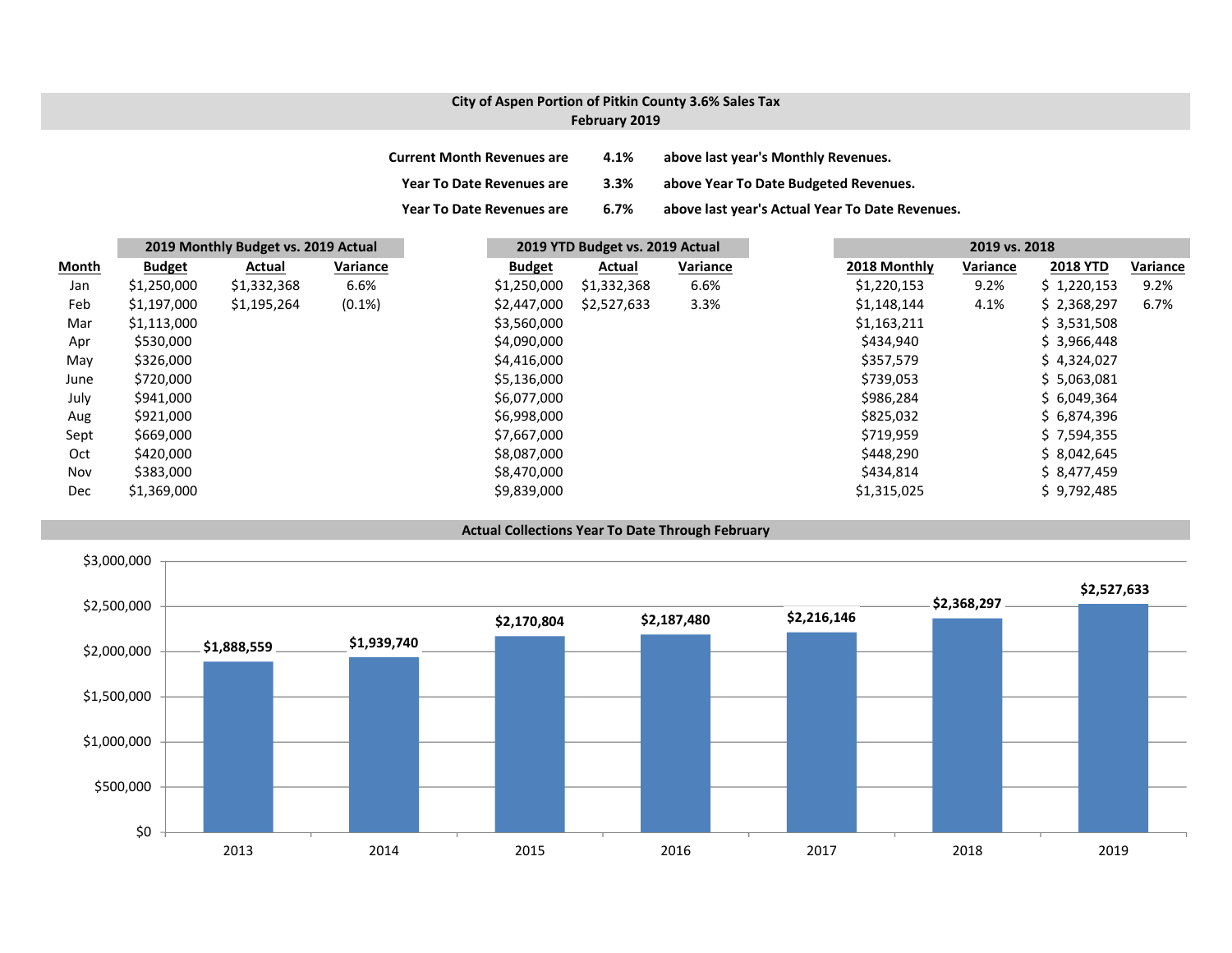## **Housing Real Estate Transfer Tax**

#### **April 2019**

| <b>Current Month Revenues are</b> | 27.7% | above last year's Monthly Revenues.             |
|-----------------------------------|-------|-------------------------------------------------|
| Year To Date Revenues are         | 30.6% | above Year To Date Budgeted Revenues.           |
| <b>Year To Date Revenues are</b>  | 0.6%  | above last year's Actual Year To Date Revenues. |

|       | 2019 Monthly Budget vs. 2019 Actual |             |          |               | 2019 YTD Budget vs. 2019 Actual |          |  | 2019 vs. 2018 |          |                 |          |
|-------|-------------------------------------|-------------|----------|---------------|---------------------------------|----------|--|---------------|----------|-----------------|----------|
| Month | <b>Budget</b>                       | Actual      | Variance | <b>Budget</b> | Actual                          | Variance |  | 2018 Monthly  | Variance | <b>2018 YTD</b> | Variance |
| Jan   | \$460,700                           | \$1,105,098 | 139.9%   | \$460,700     | \$1,105,098                     | 139.9%   |  | \$882,763     | 25.2%    | \$882,763       | 25.2%    |
| Feb   | \$480,600                           | \$204,130   | (57.5%)  | \$941,300     | \$1,309,228                     | 39.1%    |  | \$882,743     | (77%)    | \$1,765,505     | (26%)    |
| Mar   | \$472,900                           | \$892,017   | 88.6%    | \$1,414,200   | \$2,201,245                     | 55.7%    |  | \$538,447     | 66%      | \$2,303,953     | (4%)     |
| Apr   | \$687,900                           | \$543,187   | (21.0%)  | \$2,102,100   | \$2,744,433                     | 30.6%    |  | \$425,425     | 28%      | \$2,729,378     | 1%       |
| May   | \$634,300                           |             |          | \$2,736,400   |                                 |          |  | \$1,030,447   |          | \$3,759,825     |          |
| June  | \$631,400                           |             |          | \$3,367,800   |                                 |          |  | \$673,100     |          | \$4,432,925     |          |
| July  | \$461,300                           |             |          | \$3,829,100   |                                 |          |  | \$434,725     |          | \$4,867,650     |          |
| Aug   | \$621,000                           |             |          | \$4,450,100   |                                 |          |  | \$606,463     |          | \$5,474,113     |          |
| Sept  | \$874,800                           |             |          | \$5,324,900   |                                 |          |  | \$1,186,295   |          | \$6,660,408     |          |
| Oct   | \$742,800                           |             |          | \$6,067,700   |                                 |          |  | \$620,101     |          | \$7,280,508     |          |
| Nov   | \$501,400                           |             |          | \$6,569,100   |                                 |          |  | \$848,699     |          | \$8,129,207     |          |
| Dec   | \$610,900                           |             |          | \$7,180,000   |                                 |          |  | \$670,673     |          | \$8,799,880     |          |

### **Actual Collections Year To Date Through April**